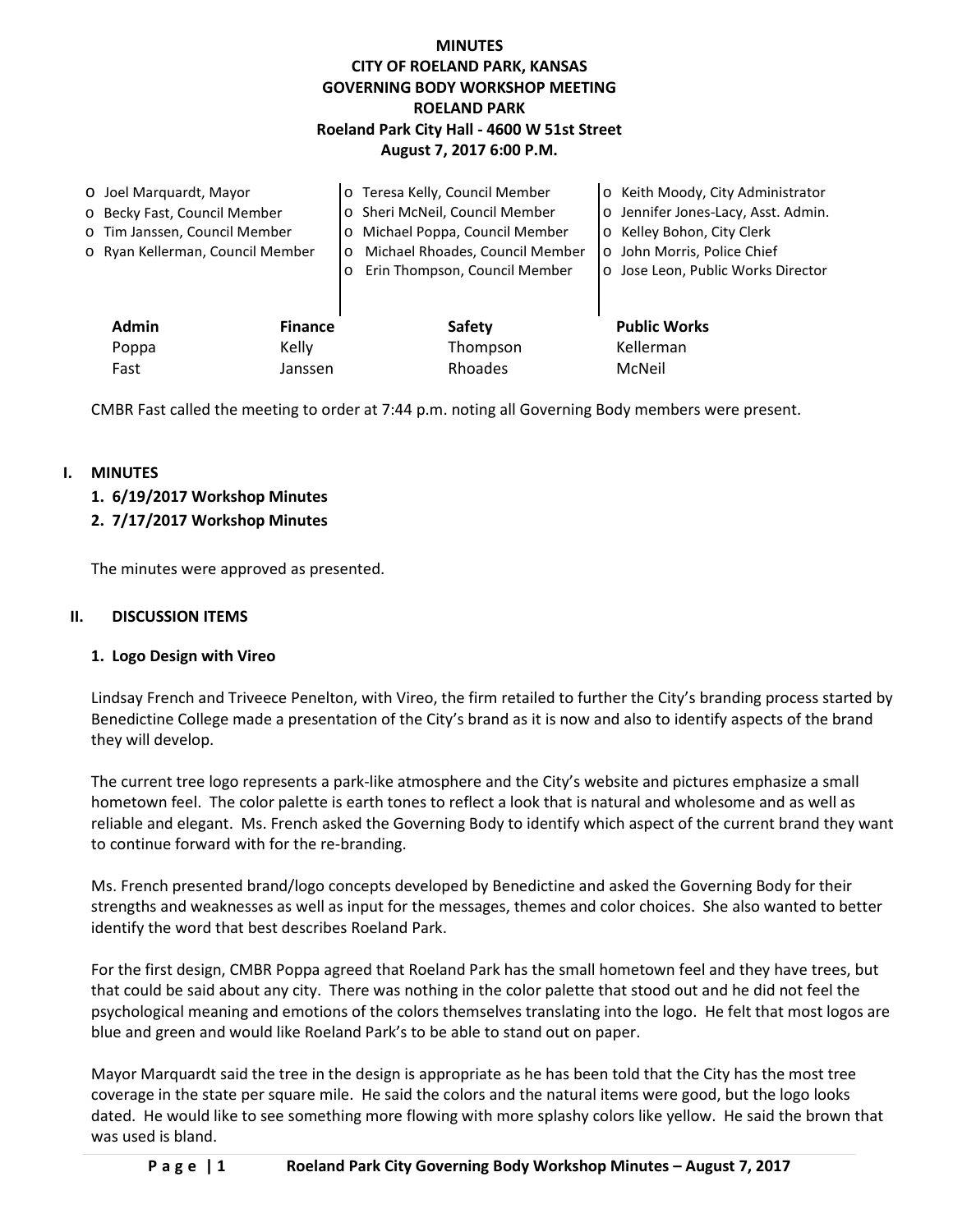CMBR McNeil would like to see a more realistic tree. She suggested tying into the Neighborhood Watch signs that have people circling around. She would like to see that idea brought forward to go around a tree to show that we're a community and a family. She does like the use of the color brown and green.

CMBR Kelly would like to remove the words "City of Roeland Park" and for the image to be something unique that in itself says Roeland Park. She also likes the use of naturally occurring colors. CMBR Kelly wants to see a more metaphorical imagery representing the things suggested by the citizens.

Ms. French presented the second image and stated that in going through the branding plan from Benedictine it showed an overarching theme that Roeland Park is an oasis where neighbors and nature thrive together just moments from anywhere.

CMBR Poppa said the Benedictine students did the best they could and did not believe this particular image captured Roeland Park as it portrays them as a city next to Kansas City, Missouri. He felt the design was too heavy and would not replicate well when adjusting size and color.

CMBR McNeil said she did not like the idea of Roeland Park being tied to downtown Kansas City and should speak about Roeland Park. She said the logo does not feel warm and homey and Roeland Park's should be welcoming. She does like the center part of the logo where neighbors and nature thrive together and that is more of the Roeland Park that she enjoys.

CMBR Kelly shared some of the same feelings that CMBR Poppa and CMBR McNeil expressed. If you take the words "Roeland Park" out of the picture you don't know it's Roeland Park. The colors are not very welcoming. She said the logos were literal translations of what the words were and again stated she would like to see something more metaphorical. She also does not want to see things in the logo that are not elemental to Roeland Park. She also does not particularly like the word "oasis." The City has its own identity. For the record, CMBR Kelly said she did not like any part of this logo.

CMBR Thompson would be opposed to having images for another city being part of Roeland Park's brand. She said they have a lot to offer other than being next to Kansas City and that is what they should focus on. She said she did not like the literal interpretation of the City and feels they have more to offer than just being an oasis in the city and also did not like this logo.

Mayor Marquardt said it is an interesting graphic. He said it was too busy on the bottom and would be too much to reduce. Mayor Marquardt said the word "oasis" is probably okay, but is undefined and is used as a proximity word to Kansas City. If oasis meant trees, nature, family, friendly and walkable, then that is what they should be projecting.

CMBR Kellerman stated he did not support Concept Number 1.

CMBR Rhoades said the City is close to a lot of cool stuff and is one of the reasons why a lot of people move to and live in Roeland Park. Proximity is important and needs to be said, but he feels that he's hearing from the Council that that is not important.

Ms. French said proximity can be brought up in other messaging forms and other materials, such as in brochures, the website, and other ways they write about the City.

CMBR Janssen agreed with the Mayor's comments about the attributes of the City. The question about what brought or kept someone in Roeland Park, location was by far the number one answer from citizens. He said that is an important point and is what has kept him in Roeland Park as well as it being a safe city.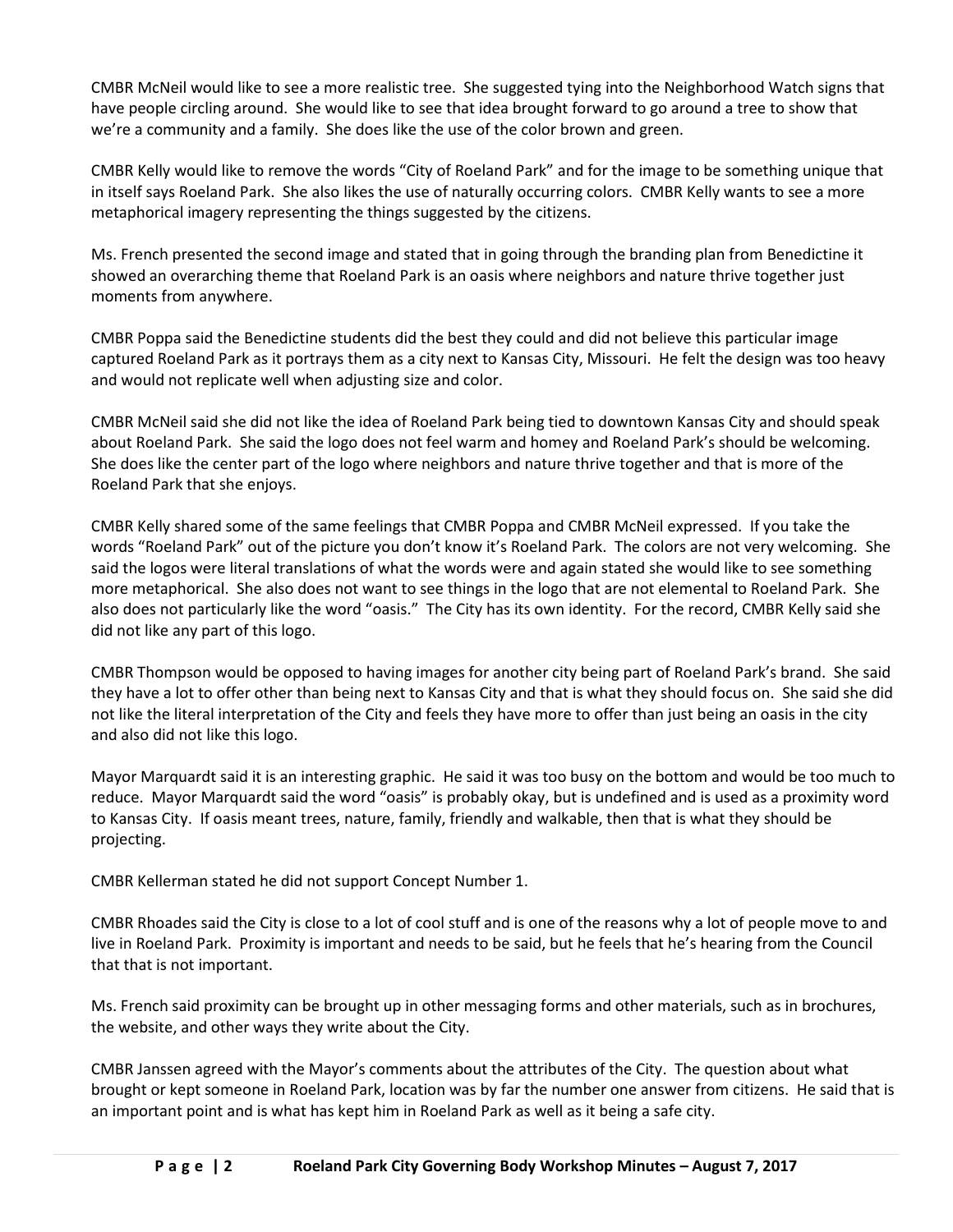CMBR Fast said she did not like any of the colors and they seemed more like Halloween with the orange and black. She said most of the concepts presented were too busy and would like to see something simple. She said one of the previous themes for many years was that Roeland Park was the gateway to Johnson County. She felt this graphic focused more on them being a gateway to Kansas City, Missouri. She likes the diversity, the small town feel, and the quiet.

Ms. French presented the logo with a theme that was more of a small town feel in the middle of the metro. The homes were modeled after homes in Roeland Park, along with the trees and the location of elements of Kansas City.

CMBR Poppa said this logo felt very nondescript and busy and did not believe it would scale well. It also focused on location and some cool stuff, but Roeland Park is cool and unique in itself.

CMBR Kelly said the colors were better in this one. She agreed that part of what makes Roeland Park cool is their proximity, but doesn't necessarily want the icon of the City to identify that aspect.

CMBR Thompson did not like the literal interpretation. She did like the aqua and the dark blue colors.

CMBR Kellerman like #10 as a secondary logo. He thought he could see that on Public Works shirts. He doesn't necessarily like the color scheme, but did like the tree in the background and the backwards "R."

Mayor Marquardt said this used to be his favorite when it started as a black house with white windows and doors. It looked homey and you could think about going into the house and there was life in there, and then they removed it. He did not like the dark blue color, but did like more of the natural colors.

CMBR Rhoades likes more of the blue pallet. He said they should keep in mind if they are putting the logo on Public Works vehicles, it needs to be simpler and this one is too busy.

CMBR Janssen said he likes the City name at the bottom of the logo and how it anchors everything else above it. He likes the color palette, but still feels it's a little dark.

CMBR McNeil said she likes the green trees and the background, but did not like only using the initials. It wouldn't make much sense to someone unfamiliar with Roeland Park.

CMBR Fast said the response she received was this one looked like a logo for a funeral home with rest in peace with the tree in the middle of "R" and "P."

Ms. French said the third option seemed less developed as a theme and a color palette.

CMBR Poppa said the lettering was simple and you could read Roeland Park.

CMBR Kelly also liked the simple lettering and it's different since it's a round design.

CMBR Thompson liked the shape of the tree.

Mayor Marquardt also liked the medallion shape of the logo. He was unsure whether there was a way to put a round logo onto things such as letterhead, or that it might be too awkward.

Ms. French stated that the people's perception of Roeland Park is that it's a quiet, friendly and a safe city that's convenient in proximity and community.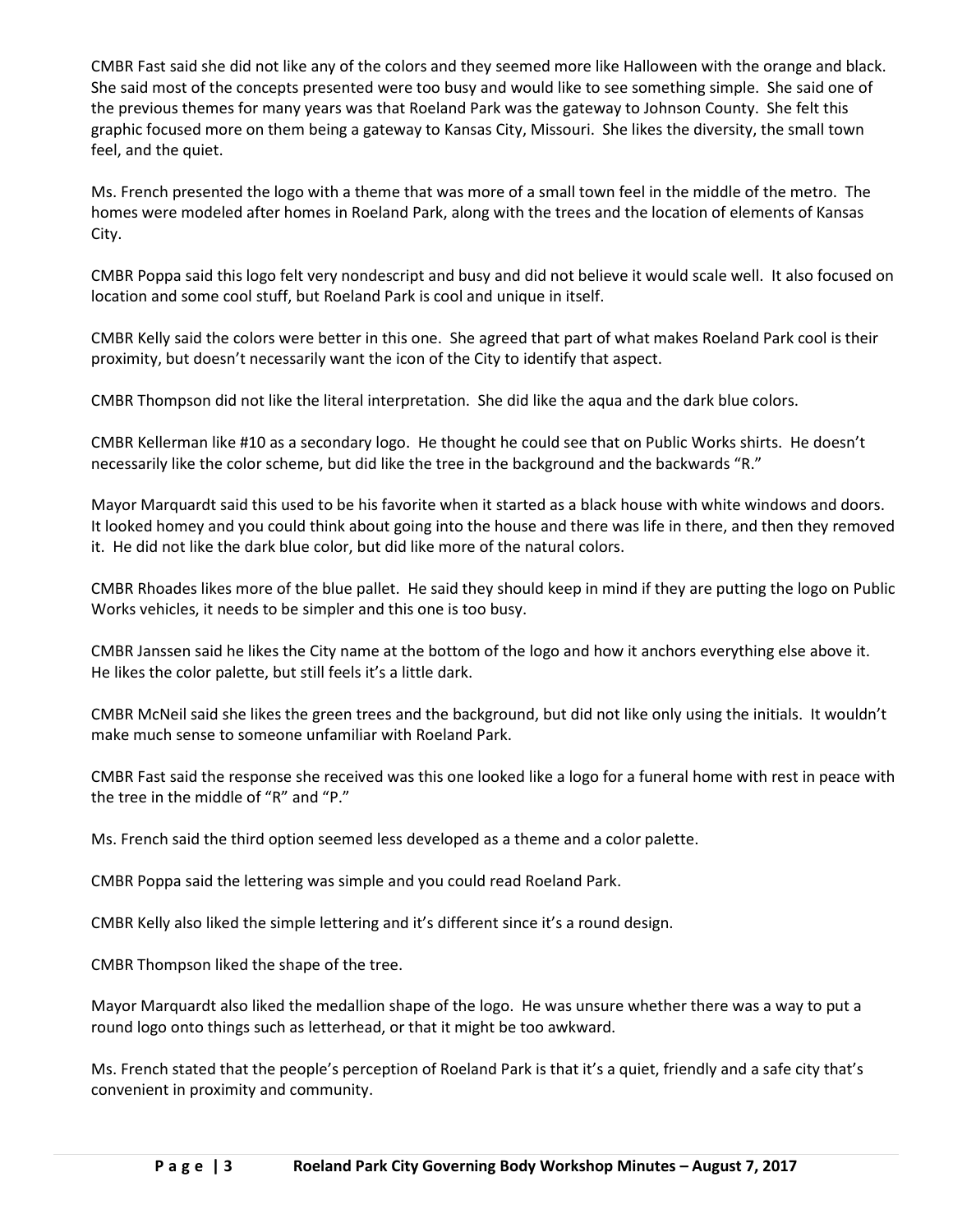CMBR Fast said she did not like the word oasis as it reminds her of being in the Bahamas, which is not how she would define Roeland Park.

CMBR McNeil said she likes quiet, friendly and safe. She also said "home" is a real strong word to her.

CMBR Janssen said those three words are representative of how he feels along with location.

Mayor Marquardt said he feels it is quiet because of the tree canopy and the trees growing over the street down Roe, and that part of that quietness is the natural environment. He also likes "friendly."

CMBR Kellerman does not like the logo, but the three terms that come out of the citizen survey are what matches the City.

CMBR Thompson said those terms importantly convey what the citizens think of the City.

CMBR Kelly agreed with those terms, but there are some more words that are equally as important. She said "community" and "diversity" are two strong words they use a lot. She likes "walkable" and "all ages" and would like to see those four terms added as well.

Mayor Marquardt agreed with CMBR Kelly's comments.

CMBR Poppa said the terms are from the mouths of their residents and accurately describes the City on a basic level.

Ms. French said she has heard other terms being used such as being fun and wanting to attract young millennials, wanting to be artsy, and having some colors and splash. They have different connotations to them from quiet, friendly, hometown feel.

CMBR Kelly said what she hears from young residents who have moved to Roeland Park is that it's hip and safe and a place where they can put down roots and enjoy the amenities. They want to live somewhere dynamic, not boring and everyone wants to feel safe.

CMBR Thompson said the word she would use to describe Roeland Park is "unique" in that they have set themselves apart from the rest of Johnson County who is somewhat cookie-cutter which is not at all how Roeland Park is perceived.

CMBR Kelly has been told by other people and other politicians that everybody watches Roeland Park as they tend to tackle tough issues in the City and move forward on those issues, all while still remaining a close-knit community.

CMBR Kellerman would like to be able to define their small town feel without coming across as sleepy.

CMBR Rhoades said they need something that will resonate with everyone without alienating anyone. He acknowledged it's hard to do just that.

CMBR Janssen said what comes to mind is, "Roeland Park, the best kept secret."

CMBR McNeil said she likes "Welcome Home to Roeland Park." She said the word "friendly" could go for both hip people and old folks, and safe, everybody wants to be safe.

Ms. French said they will gather all of their comments and come up with six to nine logo concepts to present to the Governing Body at their next meeting.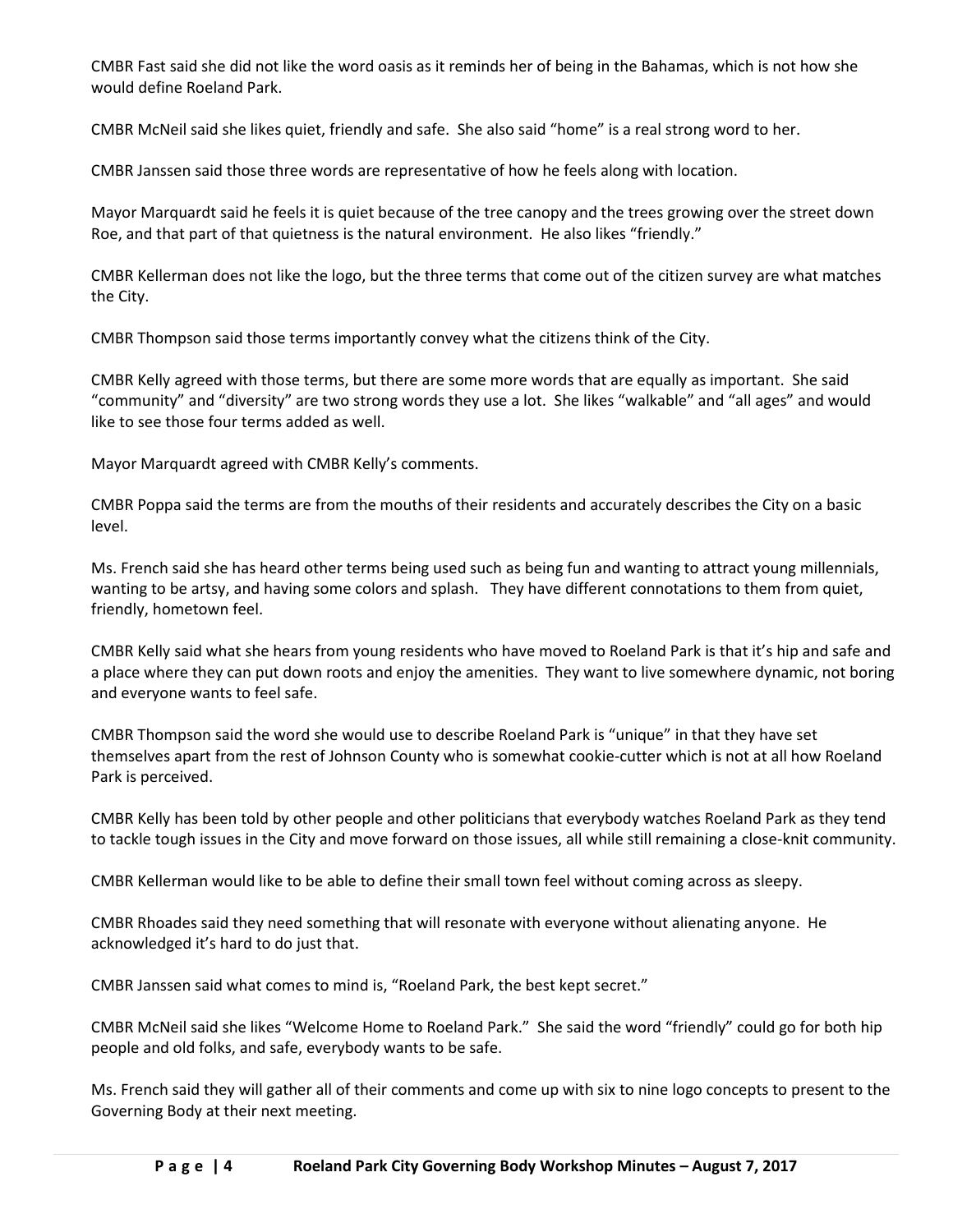## **2. Voting Delegates to the League of Kansas Municipalities Annual Conference**

City Clerk Bohon said the dates for the annual conference are September 16-18, 2017 in Wichita.

CMBR Poppa said he would check his schedule and get back with staff as to his availability.

## **3. Aquatic Center Ad-Hoc Update**

City Administrator Moody will send the minutes from the Aquatics ad hoc meeting out to the Governing Body. The information included in the packet is the brief. Staff will also send the letter to JCPRD and ask in the neighborhood of \$170,000, which is similar to what they currently pay and it's based upon utilization percentages.

## **4. Bike Trail Easement**

City Administrator Moody said the City Attorney and the attorney for the Boulevard Apartments have both approved the easement language. There is a subordinate agreement that their insurer has requested which has been attached to the information.

CMBR Kellerman said the Boulevard Apartments can vacate the easement with no notice. City Administrator Moody stated the Boulevard has the authority to say they no longer want the easement to be there. CMBR Kellerman said hypothetically once the trail goes through, they can say they no longer want the trail there. City Administrator Moody said they could pay them for that portion of the ground, but on the flip side the City is not investing a great deal monetarily into the trail

CMBR Poppa asked if there is a way to connect to the City's portion of the trail if the Boulevard portion was closed in the future. City Administrator Moody said they would be able to use the City's portion of the trail, but it wouldn't be as long, but most of the trail is on City property.

The Governing Body agreed to the easement agreement with a five year guarantee of use.

# **5. Update on Tennis Court Replacement Project**

City Administrator Moody reported that they have received the second round of review comments from USTA. There are a number of edits that they would like them to make to the plans and the specifications. The engineer is working on that. They will make those final submittals before the end of the week. They do not have any problems with putting the project out for bid before notification regarding the grant. They cannot, however, award the bid before the notification of the grant. Staff will likely have it out for bid for 30 days and hopefully by then they'll hear back concerning the grant. The Governing Body will then have a firm number to decide whether they want to move forward with or without the grant.

City Administrator Moody said SKW put together the plans for the proposal as they had done all the preliminary work and saves the City from having to pay for the same work a second time.

There was consensus for staff to put this project out to bid.

# **6. Discussion of Insurance Coverage Amount for Dangerous Animals**

# **7. Bella Roe – Sale of Lot 6 of TIF 1B**

Ms. Jones-Lacy said Jim Lambie of Lambie Homes is under contract with the owner of the vacant land at the southwest corner of 50<sup>th</sup> Terrace and Cedar. This parcel is part of TIF 1B which requires any sale of property to be approved by the City Council prior to sale. If they go through with the sale, the property would have to go through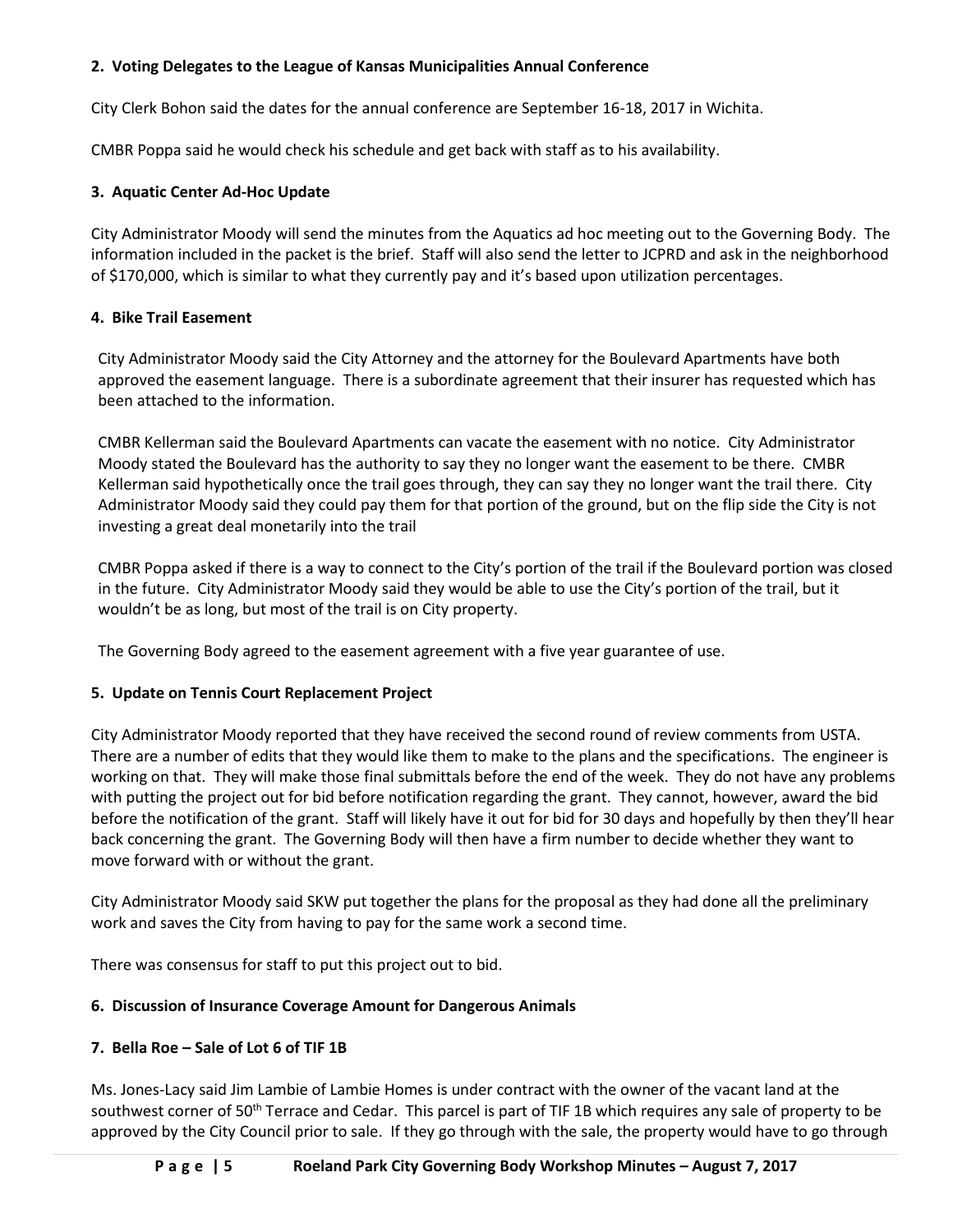the City's rezoning process as it is zoned CP-2, general business district. Mr. Lambie would like an indication from the Governing Body if they would be willing to approve this. If not, then there would be no need for him to purchase the property.

Mr. Lambie said site is approximately 3/4 of an acre and has a 12-14 foot from the back to the front which is a little unusual and would make it pretty much impossible to put in office or retail, which is what it is zoned for. He has done preliminary designs with single family homes that would go into the hillside and use the slope, but it's a different project than what they did at 48<sup>th</sup> and Parrish. These homes would have garages and kitchens on the first floor, have two bedrooms and include ranch and two-story plans. The lots vary in size and offset from the properties across the street.

The Councilmembers expressed concerns with the small size of the lots.

CMBR Fast said during the storms the street floods and this is a hill where families go sledding. She expressed concerns of flooding in the houses.

CMBR McNeil asked what they would do with the water since they are taking away the permeable ground for the other houses.

Mr. Lambie said they have not done the drainage studies. In the past they have created pits in the ground for the water to drain into which saturates the soil or they would drain into the street.

CMBR Fast reiterated that the street already floods and she would like to see further investigation on the water issue.

Mr. Lambie said with residential construction there is a lot less pavement versus construction of a commercial building. He added he wanted to get feedback from the Governing Body on this project. If there was no interest, then he would not purchase the property. He also added that he did not believe a commercial project would ever be put in on that site.

CMBR Thompson said she would like to see that parcel used for residential.

CMBR Rhoades said the residents behind that parcel would prefer to look at residential homes rather than the back of a strip mall with a grease trap and a dumpster. He did not like the width of the lots.

CMBR McNeil said she has heard from residents that they would like a coffee shop, or a small restaurant, small scale and walkable.

CMBR Poppa asked for an overall idea of how the Council felt on this project. He said he would support furthering the discussion on rezoning to residential, but seven homes may be too many on that piece of land.

CMBR Kelly said she would entertain residential construction as best use for that piece of property.

City Administrator Moody addressed the issue of property width noting that all the homes widths met the minimum requirements and setbacks of the City. He added that the neighbors were not at the meeting and he expected concerns expressed by residents about the proposed homes being denser than what they currently have. The homes' appearance would have an impact on the comments they could expect from residents. Staff would first deal with the current zoning and what does the Comprehensive Plan anticipate for a future land use. They would need to justify why they would deviate from the plan in saying it's been vacant for a long time, noting the property has not been developed under its current zoning and it is unlikely to develop for its current zoned use. The topography is also factor. He does believe there are reasons that exist that would justify a deviation in use. He cautioned the Governing Body in getting too far in looking for plans.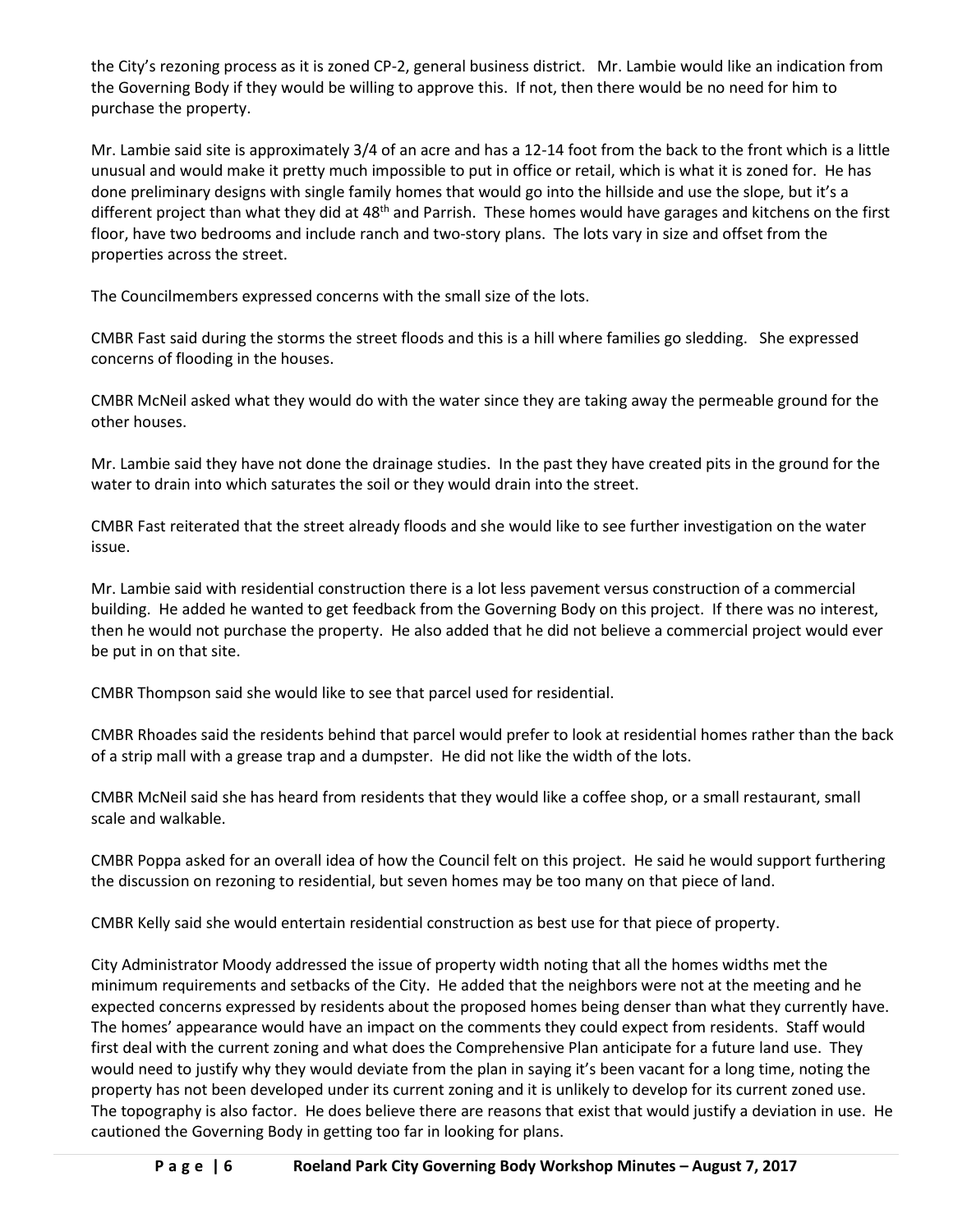Mr. Moody said this is a policy decision to be made by the Council. Staff has shared the policy documents. He added that the Councilmembers have lived in the City for a long time and know the neighborhood and they can come to their own conclusion as to whether they feel this is a good development for this area.

CMBR Kelly said the fact that it has remained vacant that rezoning to residential would be a better use of the property. In looking at the pros and cons, even to address stormwater, there's going to be more percolation opportunities with residential and lawns than there is with parking lots. In zoning and in their requirements for building they do not have rain gardens and permeable concrete as directives for development, but she would support moving this towards residential.

CMBR Thompson said as a general concept she would support residential.

CMBR Kellerman said given the history of it, he would be supportive of reverting back to residential. He would like staff to look into the amount of houses that used to be here or find pictures of what it used to look like.

Mayor Marquardt said it does look like a 1,400 square foot home would fit on the lots assuming there would be 35 foot setbacks. He acknowledged it would be very tight. His big issue would be the homes would be looking at the side of Lowe's. He did not understand how housing would retain value at that small size looking into the parking and storage area. He likes that Mr. Lambie has done work and has confidence in the sight and he's definitely willing to look at that.

CMBR Rhoades said he liked the concept. He doesn't like the idea of the super-thin lots, and it should be six lots not seven from the space there. He added if it was a good commercial spot it would be commercial right now. Adding six houses would add an average of \$6,000 to the City annually.

CMBR Janssen said he would support some residential development on the lot.

CMBR McNeil said she would not support the project. She knows people that live behind Lowe's that cannot sell their property because of the trucks in and out all night long loading. They also have huge lights that shine at night. She felt they should stick with their plan at least one time.

CMBR Fast agreed with CMBR McNeil. She said the houses on Briar, a lot of them are rentals, have the lights of Roe and Price Chopper in them and there is a constant turnover in the houses. She thought that could be part of a redevelopment area when Walmart leaves. For this project they would need to mitigate the water runoff. She said all the things they're talking about in the logo they would be losing with this project. The City wants greenspace, walkability, and on the other hand it wants to develop every inch of the City so it's all sidewalk.

CMBR Rhoades and CMBR Poppa said the City does not own the property and it's not under their control. CMBR Fast responded the Governing Body has a say in whether the land use is changed.

CMBR Poppa said Mr. Lambie had six Governing Body members saying they would like to move forward.

Mr. Lambie said he would like to have the entire Council.

Ms. Jones-Lacy said she will put this item on the next Council agenda pending a formal request from the current property owner.

The Governing Body thanked Mr. Lambie for coming.

CMBR Thompson asked Ms. Jones-Lacy what it is that keeps getting passed to her to sign. Ms. Jones-Lacy said this is the budget certification that needs to be signed by the Council. It does not need to be signed by everybody, but